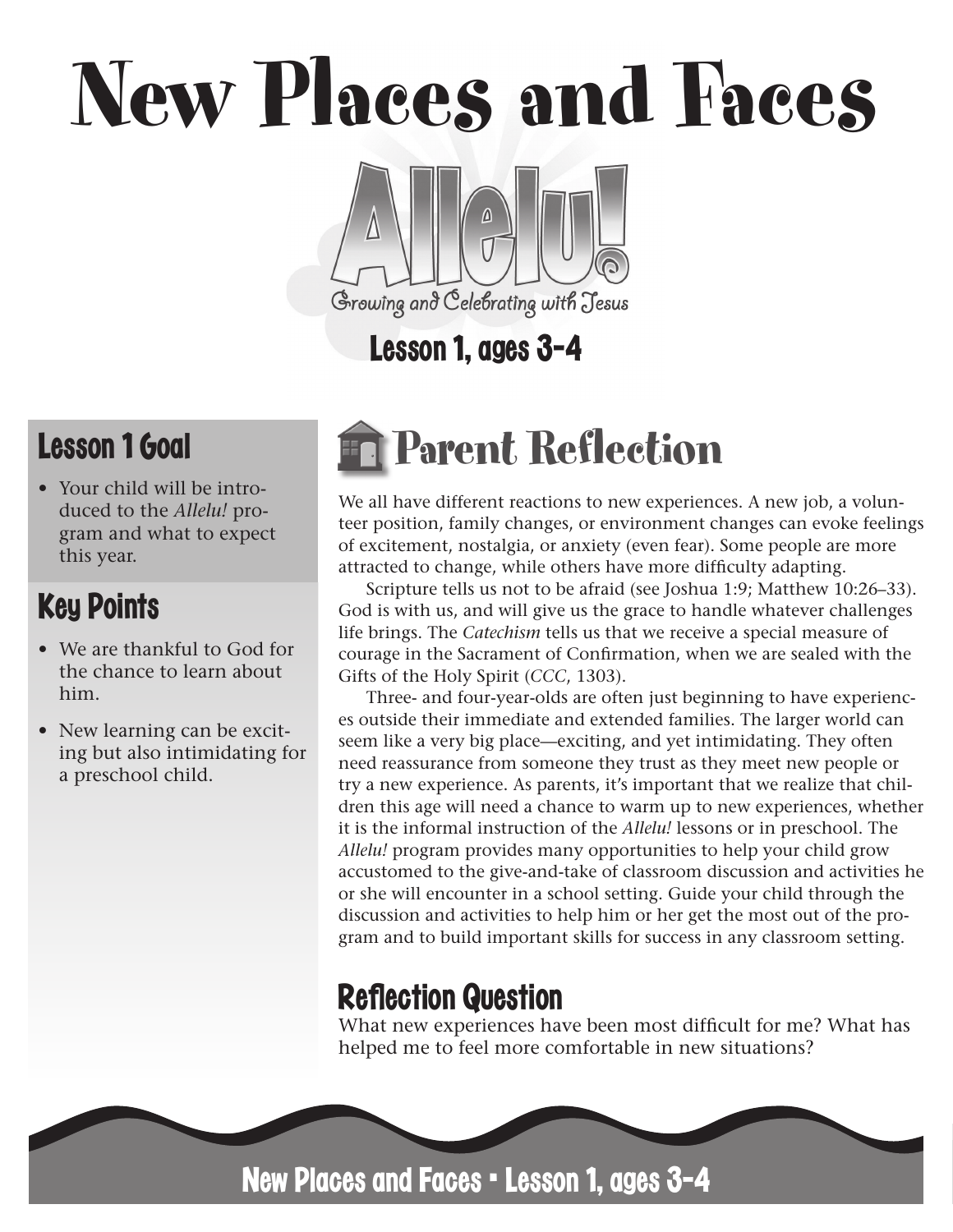## Lesson Preparation

Before inviting your child to sit with you for lesson time, prepare all materials.

#### **Materials**

- ❏ Family Activity Sheet
- ❏ crayons or colored pencils
- ❏ paper plate
- ❏ yarn (pre-cut into lengths of about 4 inches for hair)
- ❏ glue

## **Gathering**

Create a prayerful space. You might place a candle on the table, or set a cross in front of you. Invite your child to join you in quietly preparing for prayer.

#### **Begin in prayer:**

Make the Sign of the Cross together or bless your child by tracing a cross on his or her forehead: "In the name of the Father, and of the Son, and of the Holy Spirit. Amen."

Pray together: "*Jesus, as we gather, we know you are here with us. The Holy Spirit lives in our hearts and helps us understand what you teach us. Thank you for loving us so much. Thank you for taking care of us. Amen."* 

#### **Discovering**

Let's Begin. Turn to the first page of the Activity Sheet and read about Max and his new class.

Ask your child, "What should you do when you meet new people?"

Turn to the second page of the Activity Sheet. Ask your child the "Ask Me!" questions and review the answers.

❏ mirror

- ❏ scissors (adult use only)
- ❏ Lesson 1 Activity Master Saint Page (included with this lesson)

(Keep the saint page from each lesson to gather together a Communion of Saints Book created by your child.)

## **Exploring**

Use the following activities to enrich your child's understanding of the lesson and of our Catholic faith.

**1. Learning about Jesus.** Turn to the drawing in the main activity of the Activity Sheet (center pages) and invite your child to describe what he or she sees. Give your child a crayon or colored pencil. Explain the activity and have your child complete it.

**2. IT'S ME! Paper Plate Faces.** Invite your child to look at him- or herself in the mirror. Discuss his or her hair and eye color. Use the materials for him or her to create a face using the paper plate and yarn.

**3. The Communion of Saints: Saint Scholastica.** Show your child the picture of Saint Scholastica on the Family Activity page and read about her. Then read more about Saint Scholastica to your child (see page 3).

Ask your child, "How can our family make sure that we take time to talk about God?"

Have your child draw about Saint Scholastica using the Lesson 1 Activity Master.

New Places and Faces • Lesson 1, ages 3-4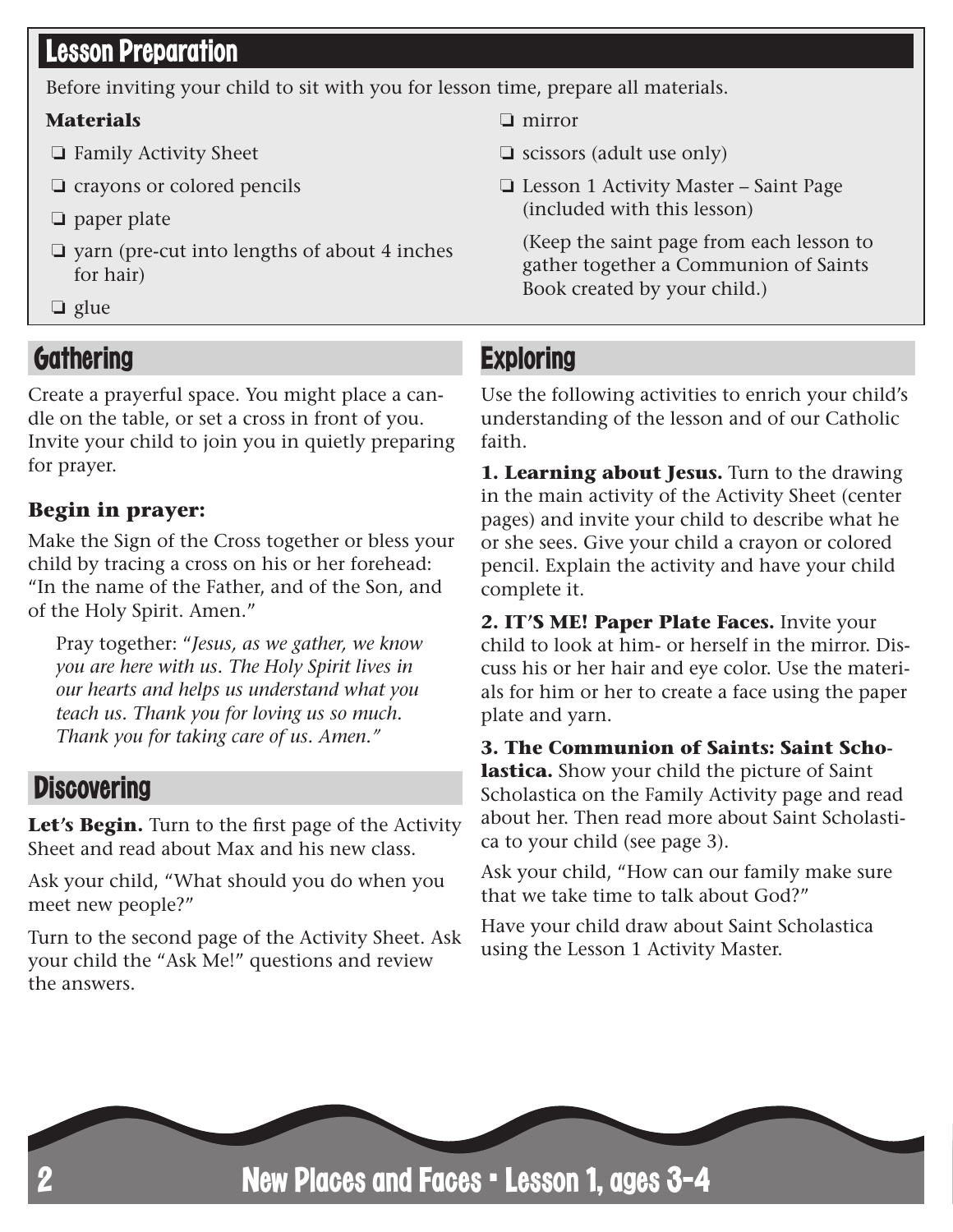## Sending

**Pray with your child.** Begin by making the Sign of the Cross together, or bless your child by tracing a cross on his or her forehead. Pray aloud with your child:

*"We know that you are here today. You are with all of us and you are in each person's heart. We cannot see you, but we know and feel your love. Be with us today and throughout the year. Be with us as we learn about you and grow to love you more each day. Amen."*

#### Saint Scholastica

#### **Take Time to Share Your Ideas about God**

Scholastica looked lovingly at her twin brother, Benedict. They were grown-ups now, and she had not seen him in a year! Scholastica was excited to sit down with him and share her ideas about how God wants us to live. She had many questions she wanted to ask him.

Benedict was happy to see his sister, too. He was a monk, and lived in a monastery, without his family. He could visit his sister for a short while, but knew that he had to go back to the monastery after dinner. Scholastica, Benedict, and some of his disciples sat at a table, sharing supper. They praised God for hours. They talked about all the good things that he does.

Scholastica noticed that her brother's eyes were growing sleepy. But she did not want to leave. When Benedict told her that it was time for him to go to bed, she prayed to God. Suddenly, the air was filled with lightning and thunder. Heavy rain poured down on the monastery and nobody could leave. "What have you done?!" her brother exclaimed.

Scholastica explained that she had asked God for a way to be able to stay with her brother. Scholastica and her brother continued to talk about God. We remember each of them for the work they did to teach others about God.